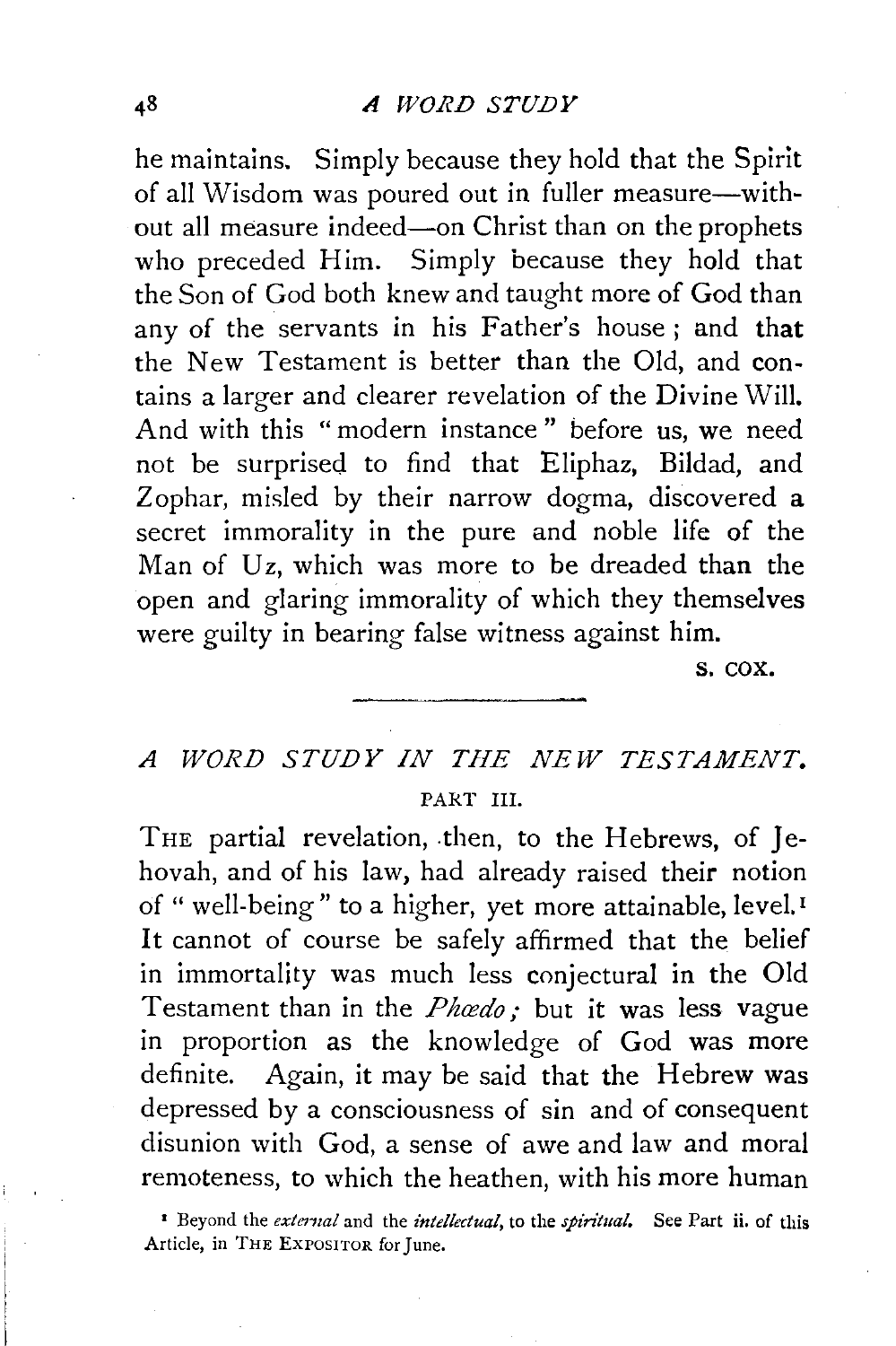or more abstract conception of God, was a stranger and which, for the most part, gave to Hebrew piety an air of distance and servitude; persons and things, the sinner and his sin, not having as yet been clearly separated. But surely it was a gain, a step forward, that the facts of sin and separation were faced. It may be urged, moreover, that while there is less egoism and self-concentration in the Hebrew conception of happiness than in that of Greek philosophy, there is still a national narrowness which at least equals the Hellenic isolation, and is more exclusive than the Stoic conception of the "one fold." But the Hebrew idea of the community of the higher life as the "kingdom of God," with righteousness—his will—as its basis, a distinct personality as its head, and in the end "all the earth " <sup>1</sup> as its extent, contained in itself a germ of unity which was fitted to be infinitely more living and fruitful than the Stoic's mechanical uniformity. And this was the root of the matter: the Hebrews had grasped with sufficient definiteness the notion of a *personal relation*  with an almighty, all-holy, all-merciful God, which opened up to them a boundless region of happiness far beyond the cold resignation of the Stoics, the mental luxury of Plato's contemplation, or the self-seeking of the utilitarian Epicurus. And faith and love were already breaking off the husk of personal and national "prosperity" and " outward commandment; " for faith and love knew no partition walls, and " against such there was no Jaw." 2

The development of faith and love, and, with them, hope, is that which gives fresh width and depth to the  $\mu$ aká $\rho$ ios of the New Testament. Faith and love come

VOL. X. 4

 $\frac{1}{2}$  Dan. ii. 39.  $\frac{1}{2}$  Gal. v. 23.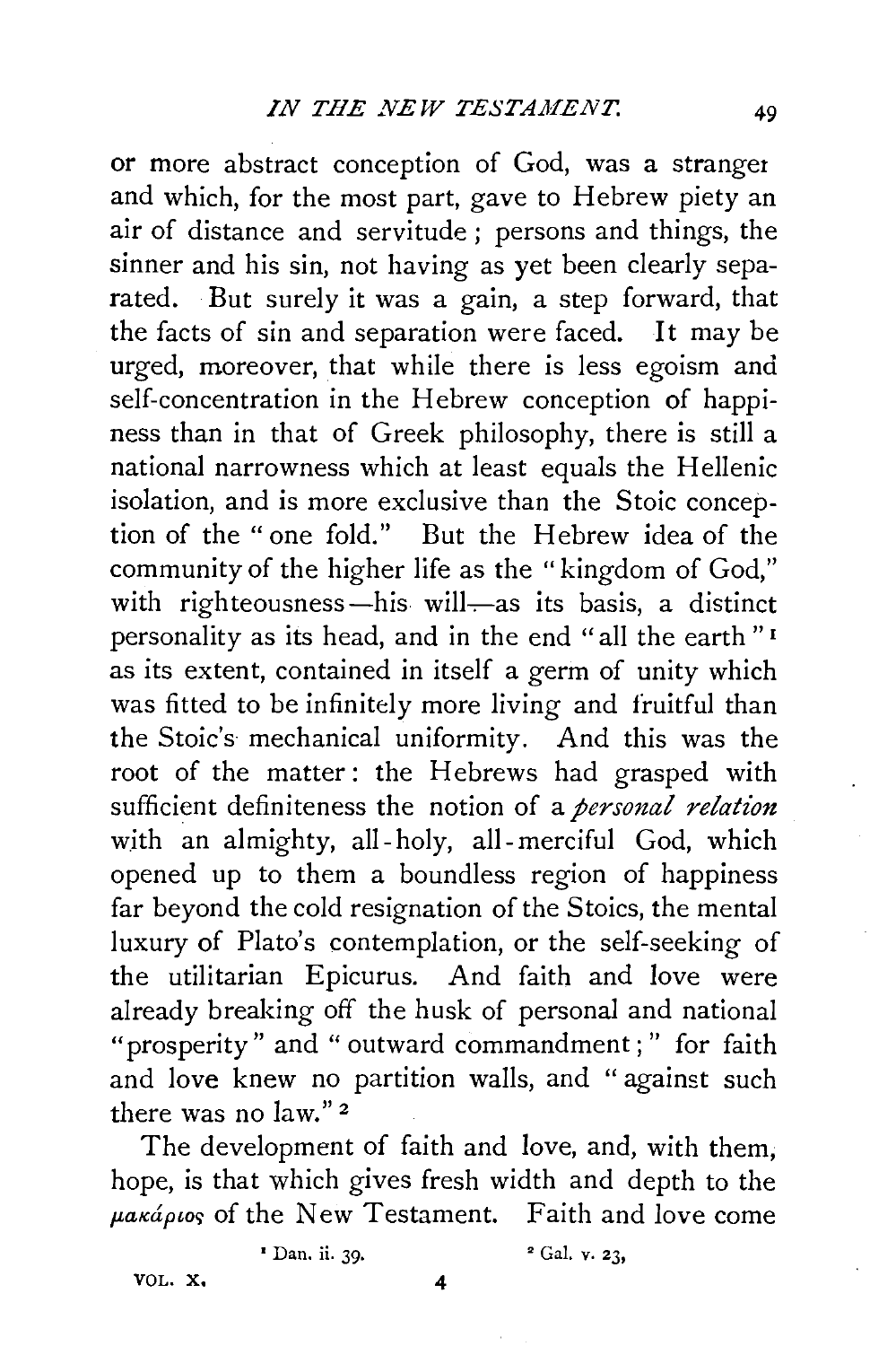by revelation, and revelation was the keynote of the new dispensation, just as commandment had been of the old. Christ came to reveal what God was, and what man ought to be and could become. He took away the sense of insuperable distance by being "God manifest in the flesh;" the sense of inherent opposition between the Divine and human, by shewing how man was intended, after his pattern, to reveal the Godlike; the sense of the tyranny of evil, by redeeming men from the consequences and dominion of sin, by exhibiting God as the active element in the work of moral renovation, by changing the consciousness of God from an outward influence to an internal reality ; and thus, planting a new Divine life in man, He transformed the external enactment into the inner law of " faith working by love," and made his followers " no longer servants but friends." The seeming freedom of heathenism, the servitude to law of the Hebrew, were now both combined by love into a "law of liberty." He broke down the particularism of Israel by setting forth the worldwide love of God, his pity for them that feared Him and for them that feared Him not, and the universality of his kingdom; and He crushed all self-concentration, material, intellectual, moral, or spiritual, by proclaiming the brotherhood of man. He delivered the future from uncertainty by bringing " life and immortality to light," and by shadowing forth, though only in reserved symbol and metaphor, the nature of the everlasting glory. What inspiration for faith and love ! What " fields and pastures new" for happiness !

And the usage of  $\mu$ akápios in the New Testament runs parallel with the new revelation. Only in one or two passages does the word fail to carry a distinctly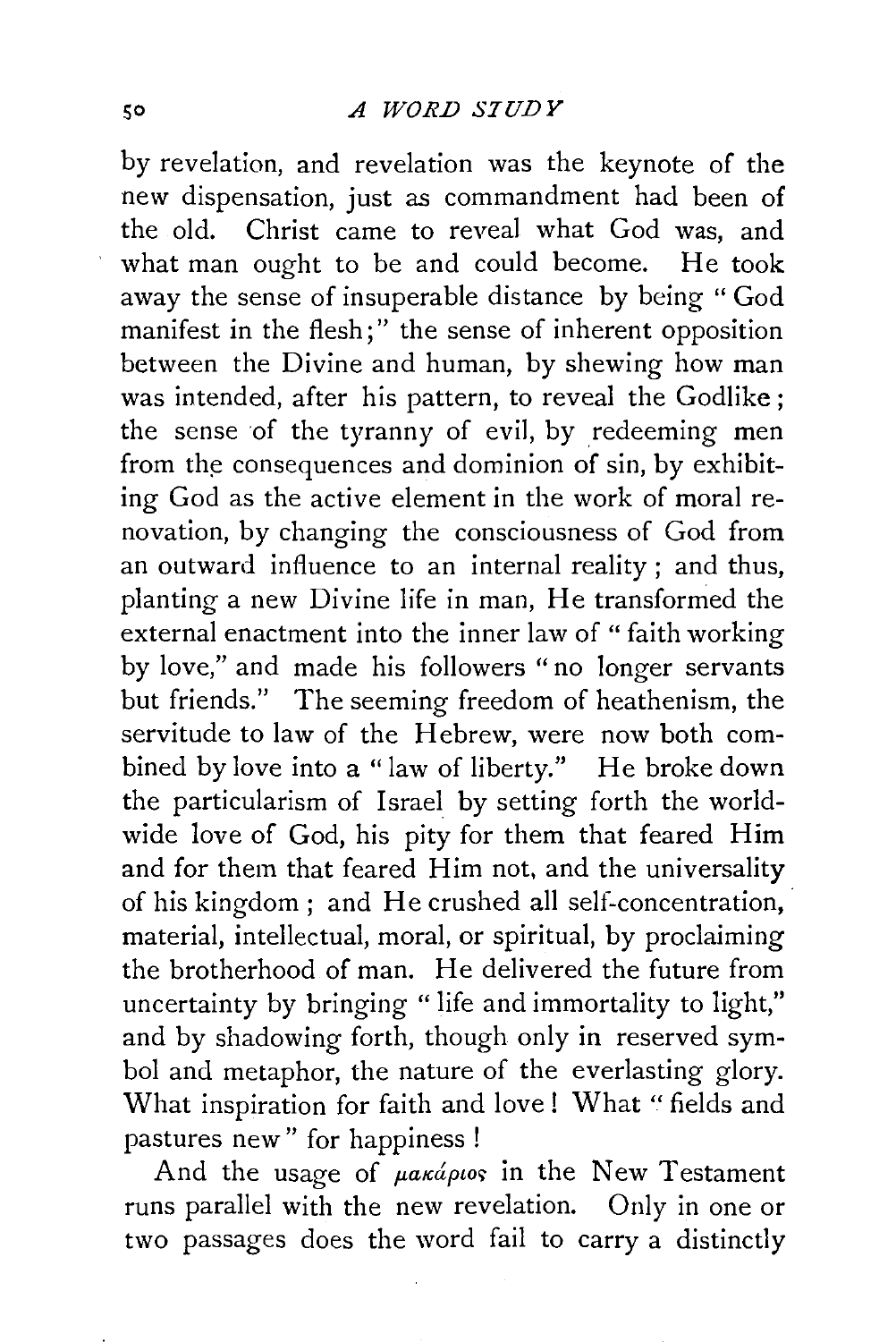spiritual meaning. In Acts xxvi. 2, Paul says, "I think myself happy, King Agrippa, because I shall answer for myself this day before thee ; " but the spiritual background-Paul's blessedness in being permitted to sow the gospel seed in the ground partially prepared by Jewish culture-must surely not be lost to view. When in Luke xi. 27, it is recorded that "a certain woman of the company lifted up her voice, and said unto him, Blessed is the womb that bare thee, and the paps which thou hast sucked," her thought was, in all probability, not specially spiritual; but Christ at once transfers the word " blessed " to the true region : " Yea, rather, blessed are they that hear the word of God, and keep it." As might be expected, however, the universal sense of the word is unmistakably spiritual. Of this fact a few proofs will suffice.

In Luke x. 22, 23, Christ pronounces those blessed who have seen the revelation of the Father in the Son. "All things are" (or rather, "have been") "delivered to me of my Father : and no man knoweth who the Son is, but the Father; and who the Father is, but the Son, and he to whom the Son will" (that is, "wills to") "reveal him. And he turned him unto his disciples, and said privately, Blessed are the eyes which see the things that ye see." And in John xx. 29, He assigns even a higher blessedness to those whose faith came not in consequence of sight.

In the Sermon on the Mount-the *locus classicus* of  $\mu$ aká $\rho$ ios in the New Testament-blessedness is attributed to those who exhibit the Godlike in their conduct; to the merciful — the pure in heart — and the peacemakers. In the promise that the "pure in heart shall see God," the personal relation with God which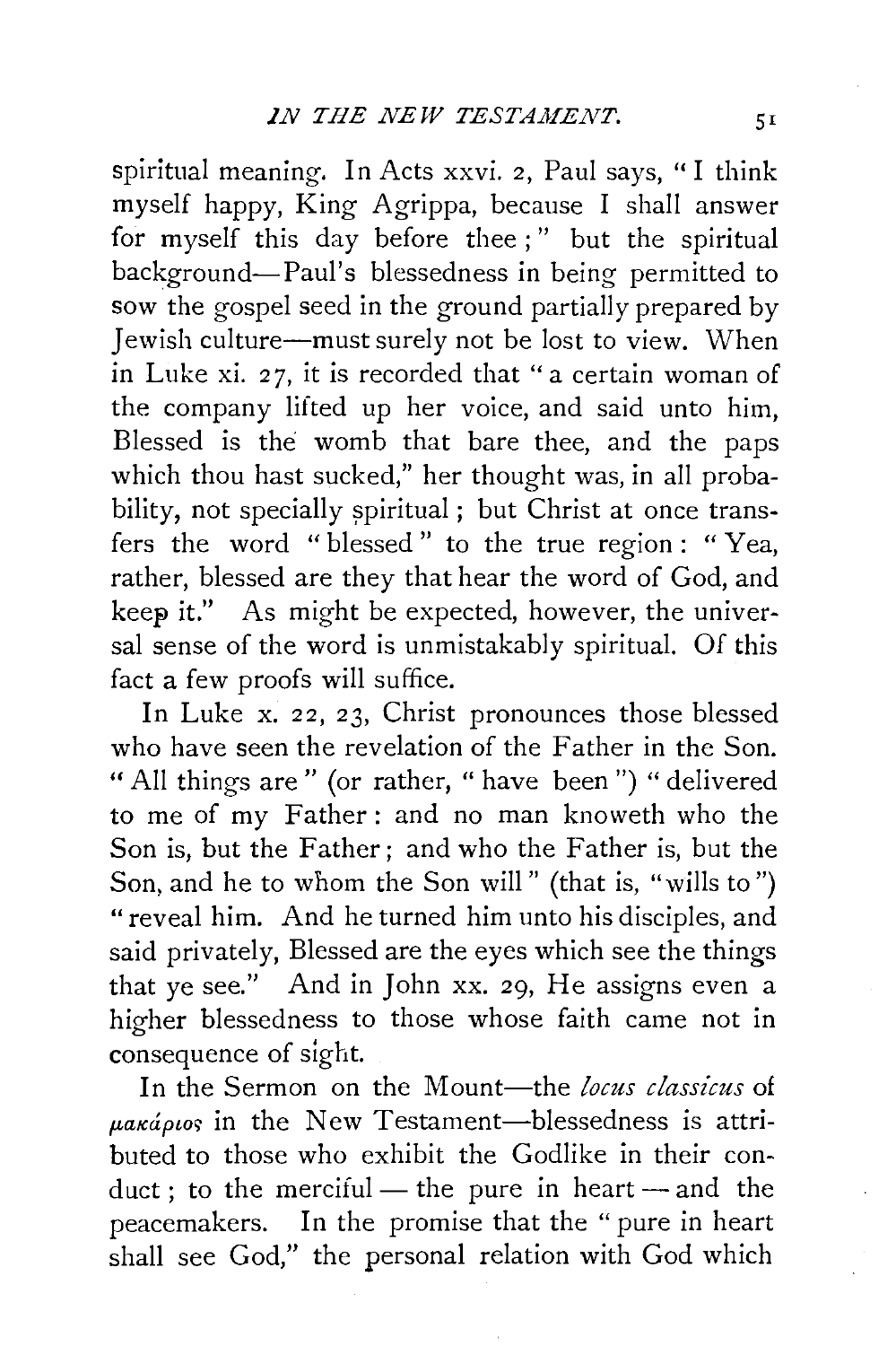Christ's revelation transfigured, left the pure Platonic contemplation, and even the Old Testament beatific vision, immeasurably behind. The '' sonship" assured to the peacemakers, because they, like God, break down the walls between God and man, and ·man and his fellow, infinitely surpasses the heathen deification of man or humanization of God, and even the most rapturous conceptions of Hebrew piety. The blessedness of the " poor in spirit " diametrically opposes that of the heathen  $\mu \in \gamma a \lambda o \psi v \chi/a$  (" high mindedness"), and inculcates the happiness of unreserved dependence on God's renewing power, specially for spiritual supply. The beatitude, "Blessed are they which do hunger and thirst after righteousness, for they shall be filled,"  $\pi$ ictures the perfect satisfaction to be found in that love of righteousness which is the "law of liberty," and which made it Christ's "meat and drink" to do the Father's will. " Blessed are they that mourn," is opposed to **the**  Stoic grieflessness, to philosophy's contempt for emotion generally, and particularly to the heathen lack of penitence for sin ; and teaches that Christian blessedness coexists with, nay, even implies, sorrow for personal failing and for the failings of our fellows, and a yearning for the "consolation" of that time when imperfection shall have passed away. " Blessed are the meek," goes beyond Aristotle's "meekness"  $(\tau a \pi \epsilon \nu \dot{\sigma} \eta s)$  towards the gods, and his  $\pi \rho \phi \gamma \eta s$  ("resentment under control"), and also beyond the Old Testament hatred of wicked enemies; counting happy that quietness and confidence which spring from a sense of God's wisdom, power, and goodness, and which engender a spirit of loving submission to his will, and of readiness to bear hardship or incur obligation at the hands of his crea·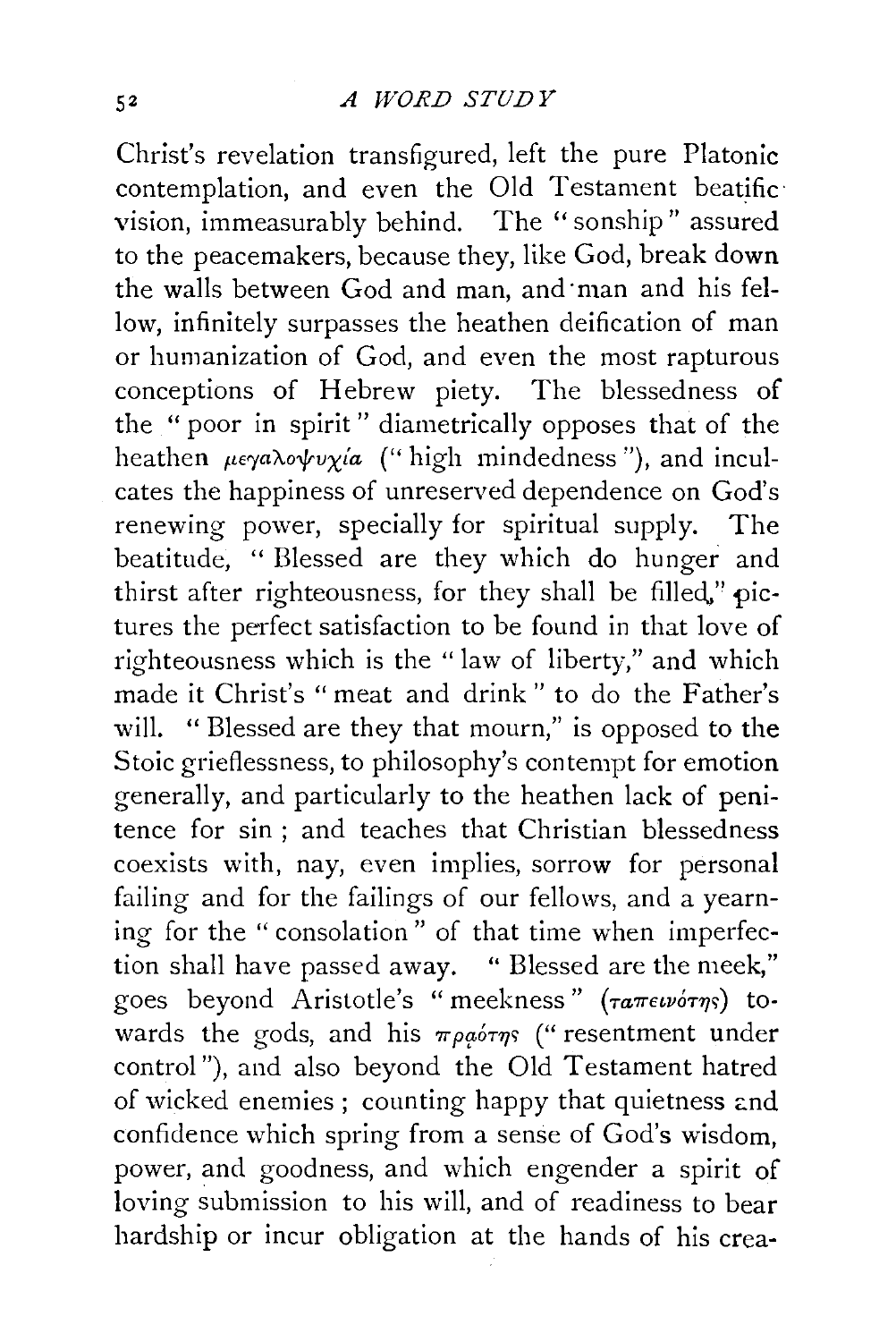tures. Finally, the assurance of blessedness in perse· cution transcends-once more by means of the personal relation (" for my sake")—the ordinary Old Testament conception of the drift of suffering, and the Platonic idea of the final advantage of trouble to the just man. In the exalted strains of the fifty-third chapter of Isaiah we have the prophecy, and in the immediately succeeding verses of the Sermon on the Mount we have the explanation, of our Saviour's meaning, at any rate in part. The blessedness of persecution and of tribulation generally consists, first of all, in that growth of our capacity for serving others which will ensue if only faith and love guide us in our endurance. Christ seems to say : "All manner of trouble borne in faith and love towards me, will fit you for more perfectly fulfilling your function as the salt of the earth and the light of the world." Let us listen to the comments of the Apostle Paul :<sup>1</sup> ''We glory in tribulations also: knowing that tribulation worketh patience" (or, "endurance"); "and patience, experience" (or, "approval "); "and experience, hope : and hope maketh not ashamed ; because the love of God is shed abroad in our hearts." And again, in comparison with this, the comment in Colossians i. 24, "Now [I] rejoice in my sufferings.for *you,* and fill up that which is behind of the afflictions of Christ in my flesh *for his body's sake*, *which is the church:* whereof I was made a minister." And again, 2 Corinthians iv. 8-12 : "We are troubled on every side.  $\ldots$  Always bearing about in the body the dying of the Lord Jesus, *that the life also of 'fesus might be made manifest in our body.* . . . So then death worketh in us, but *life in you*." For this "joy set before him"<sup>2</sup>—the joy of accomplished redeeming ser-

• Rom. v. *3-5.* • Heb. xii. 2.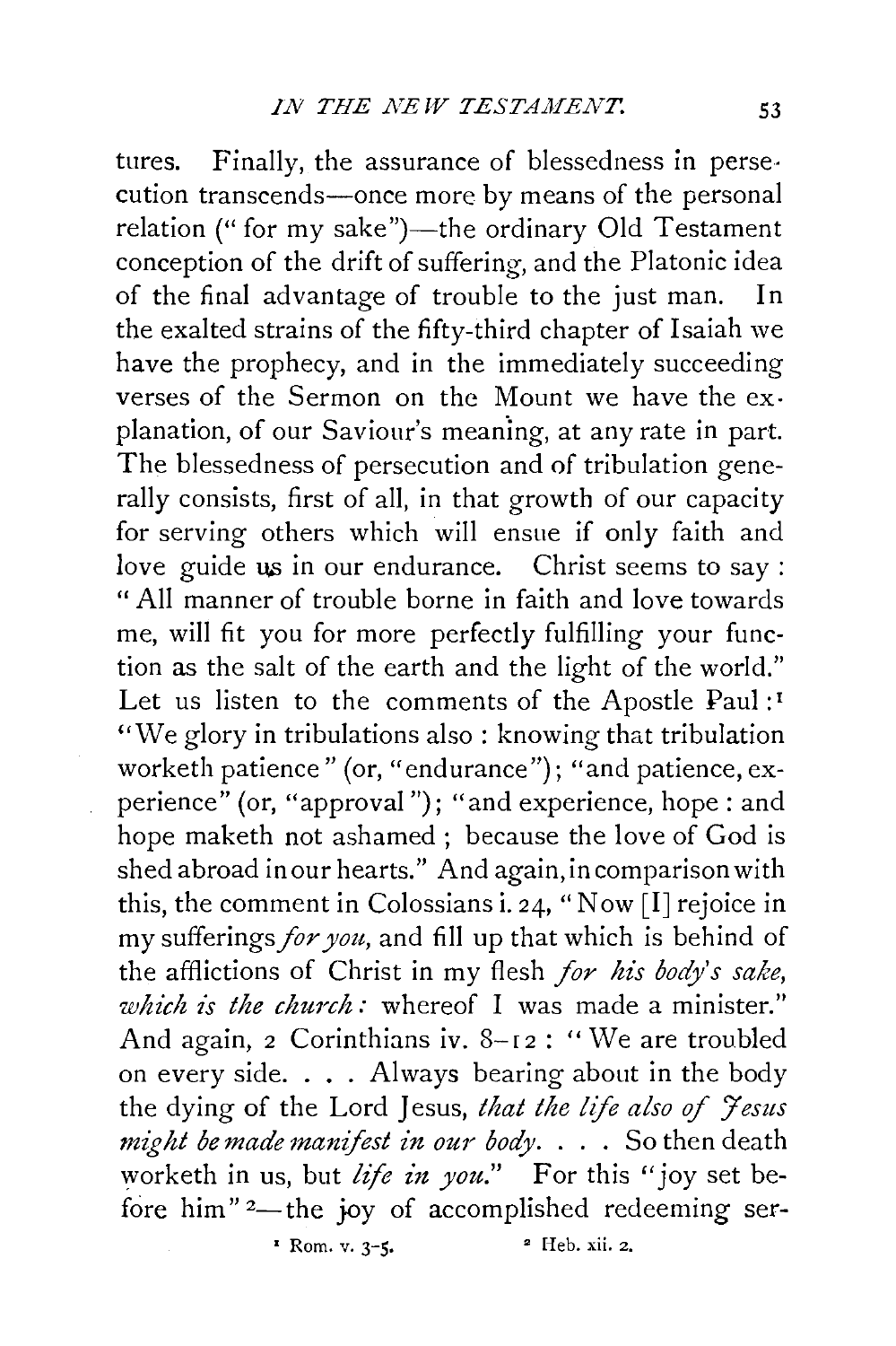vice-Christ Himself endured the cross, despising the shame ; and " great shall be the reward in heaven " of those who, "for his sake," that is, in faith and love towards Him, fill up that which is behind of his afflictions, with a like service in view : for they shall "enter into the joy of their Lord;" they shall share in the satisfaction of a love which has gathered in the world.

For love was the beginning, and love shall be the end. The Old Testament injunction, "Thou shalt love the Lord thy God," has found its fulfilment in the inspiration of the New: "We love him because he first loved us."<sup>*1*</sup> His love has begotten ours, and love is the perfection of "personal relation" with God. "He that dwelleth in love, dwelleth in God, and God in him." 2 From this proceed " the work of faith, and labour of love, and patience of hope in [union with] our Lord Jesus Christ." 3 *Makapus* is used once, though far more than once by implication, in reference to the law of love. In the Epistle of *]* ames 4 we read : "Whoso looketh " (or, "hath looked") " into the perfect law of liberty, and continueth therein" (or, " hath continued looking"), "being not a forgetful hearer, but a doer of work, this man shall be blessed in his deed." And none can read I Corinthians xiii. without inferring that, though  $\mu$ aká $p\omega s$  is not there in the letter, it is throughout in the Apostle's mind to say: "Blessed, not so much he that believes, or he that works, or he that knows, or he that hopes, as he that loves." For love, and not  $\delta_{\text{l}}$  $\sigma \psi \eta$  (whether the "righteousness" of the Old Testa-

> *'* I John iv. I9. 3 I Thess. i. 3·

• Ibid. iv. r6.  $4$  James i.  $25$ .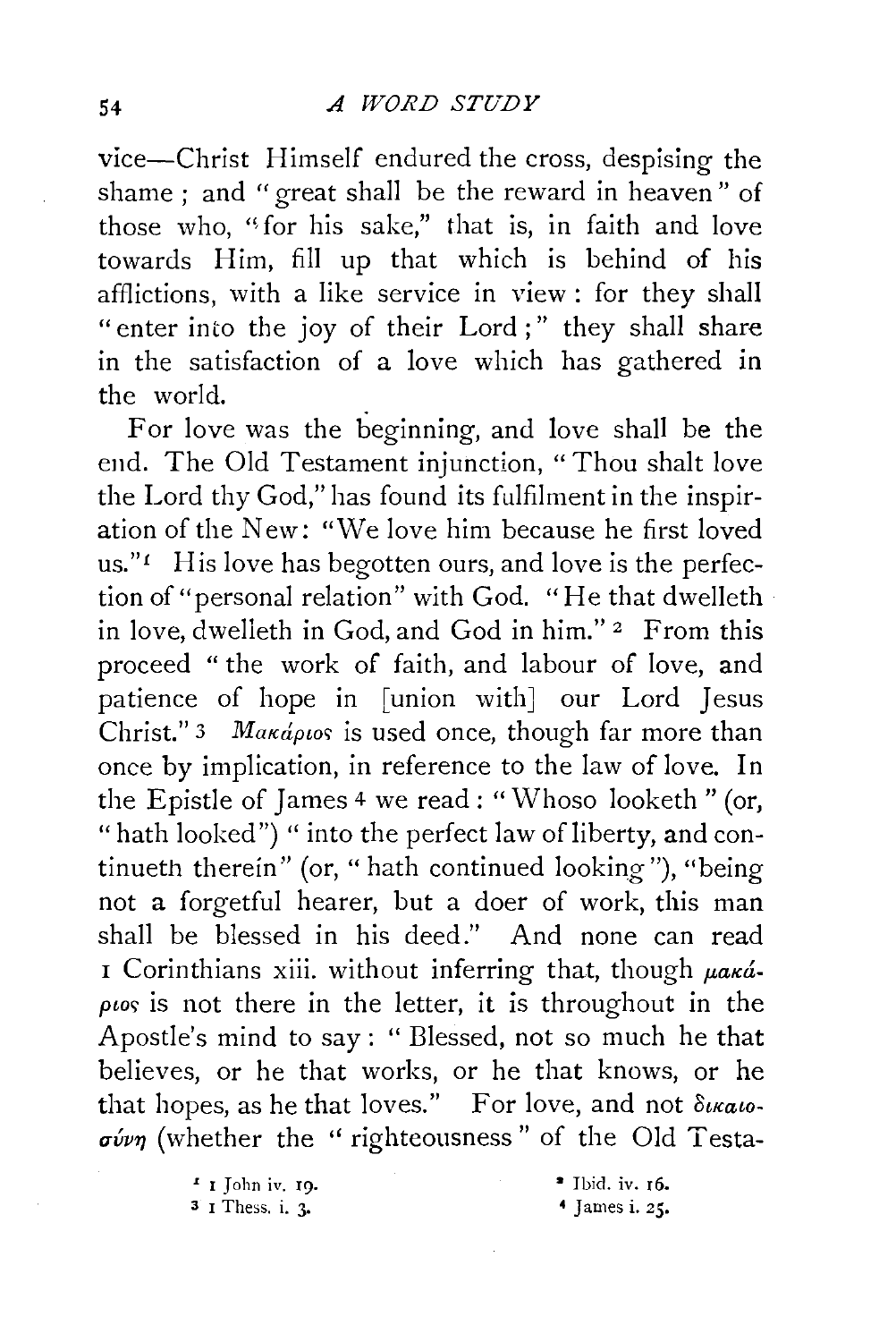ment, or the "justice" of the ancient philosophers), is " the bond of perfectness"  $(\tau \in \lambda \in \iota \sigma \tau \eta_S)$ , is "the fulfilling" of the law."<sup>2</sup> This blessedness of love, for the individual, is the fulfilment of Aristotle's collective definition of happiness - ψυχής ένέργεια κατ' άρετήν, or κατά λόγον,  $\frac{\partial v}{\partial \theta}$   $\frac{\partial \phi}{\partial \theta}$   $\frac{\partial \phi}{\partial \theta}$  = "the rational virtuous activity" (or, *"working")* "of the soul in a life fully provided;" for such activity, as the New Testament teaches us, is  $\pi i$ <sup>s</sup> $\pi i$ <sup>s</sup> *ot' &rya7r?J'> €v£pryovt-tf.v?J-"* faith *working* by love." The original source of that *€v€pry<la* ("working") is pointed out to us in Philippians ii. 13: "For it is God that *worketh* (δ *ενεργ*ών) in you." The condition of the "working" is that love, inspired by Christ's redemption, which makes Aristotle's joy in the good, and the Christian's joy in God, attainable by man.

But the preliminary definition of Aristotle, that "happiness results from the performance by man of the peculiar work which belongs to him as man " *(To €avTou €pryov),* reminds us of a fulfilment in blessedness beyond the mere individual. In the highest sense it is true that "it is not good for man to be alone ; " for God recognizes and uses what philosophy did not take into account, the special complementary function of each human personality. Organic unity, not inorganic uniformity, was (as we have before said) the rationale of that community of . the higher life which Christ inaugurated. The Apostle Paul clearly grasped this idea. " For as we have many members in one body, and all members have not the same office: so we, being many, are one body in Christ, and every one members one of another." 3 And again: "There are  $1 \text{ Col. iii. 14.}$   $2 \text{ Rom. xiii. 10.}$   $3 \text{ Ibid. xii. 4, 5.}$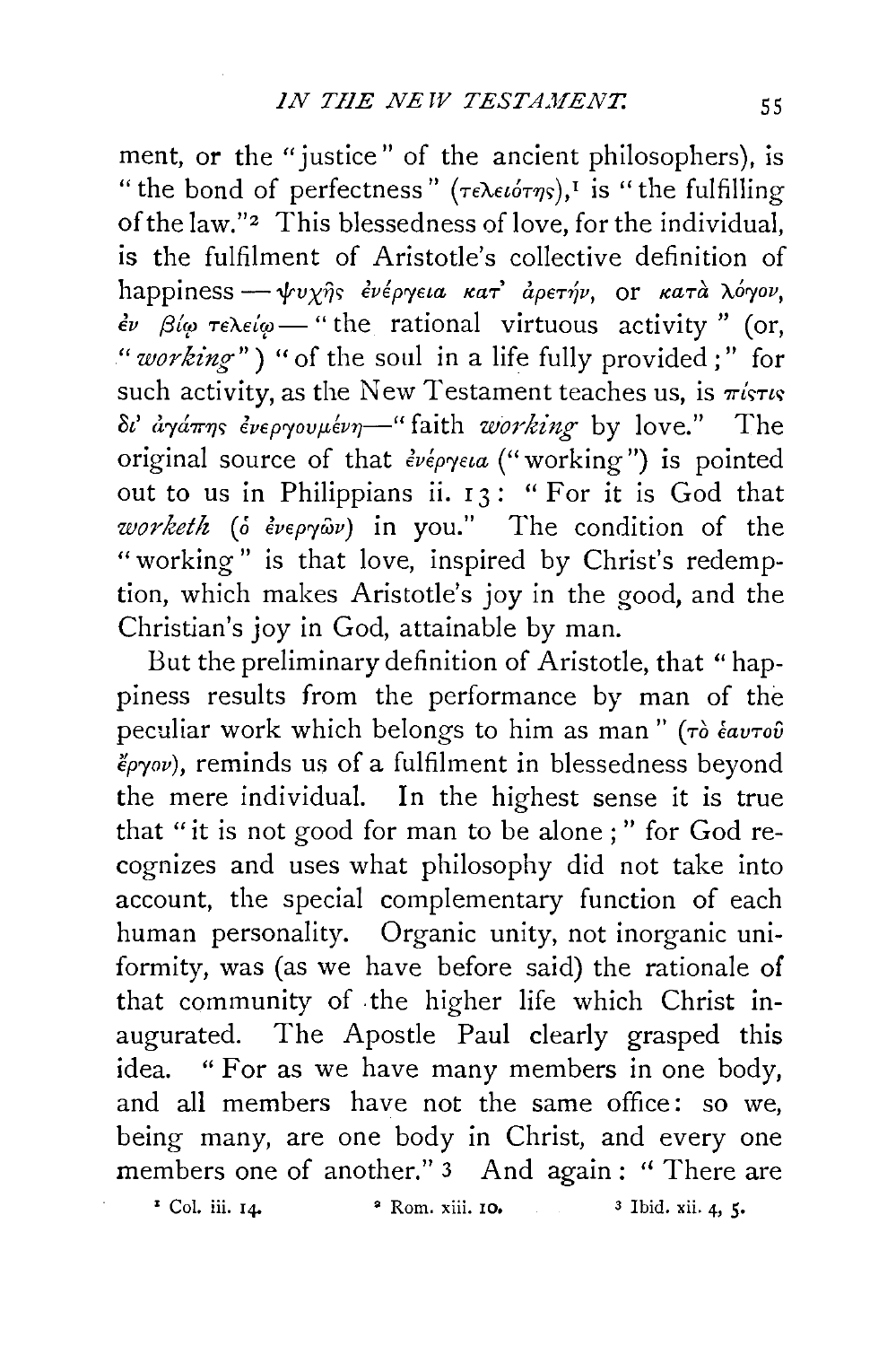diversities of operations" ( *€vep'Y1Jf.ULTwv-Aristotle's* word once more), "but it is the same God which worketh all in all."<sup>1</sup> Thus the "well-being," the "happiness." the "blessedness," of the community, depending as it does on the performance of special work, is inseparably bound up with that of the individual, as the blessedness of the individual is with that of the community. For "whether one member suffer, all members suffer with it ; or one member be honoured, all the members rejoice with it." <sup>2</sup> And so " from [Christ, the head] the whole body fitly joined together and compacted by that which every joint supplieth, according to the effectual work*ing (ενέργεια)* in the measure of every part, maketh increase of the body unto the edifying of itself *in love."3*  Is this not likewise the fulfilment of the  $\phi \lambda/a$  ("friendship") of Aristotle, and of the half-formed vision of the *€pwc;* ("love") of Socrates and Plato-the striving together not only of two, but of a multitude of souls together after  $\delta\mu\omega\omega\sigma\kappa\theta\epsilon\hat{\omega}$  (" likeness to God") ? And this too is a mutual striving after true "knowledge;" for " he that loveth not, knoweth not God: for God is love." Knowledge, it is to be carefully observed, Christianity does not by any means despise; but knowledge is made one of the fruits of love: "heavenly things must be loved to be known." The Apostle Paul4 prays that "the love" of his converts "may abound in all knowledge." And when, in I Corinthians viii. I, he writes, " Knowledge puffeth up, but love edifieth," he is only warning his readers against a *loveless* knowledge. But true knowledge-the knowledge of "the

• I Cor. xii. 6.

3 Eph. iv. 16.

• Ibid. xii. 26.

4 Phil. i. 9·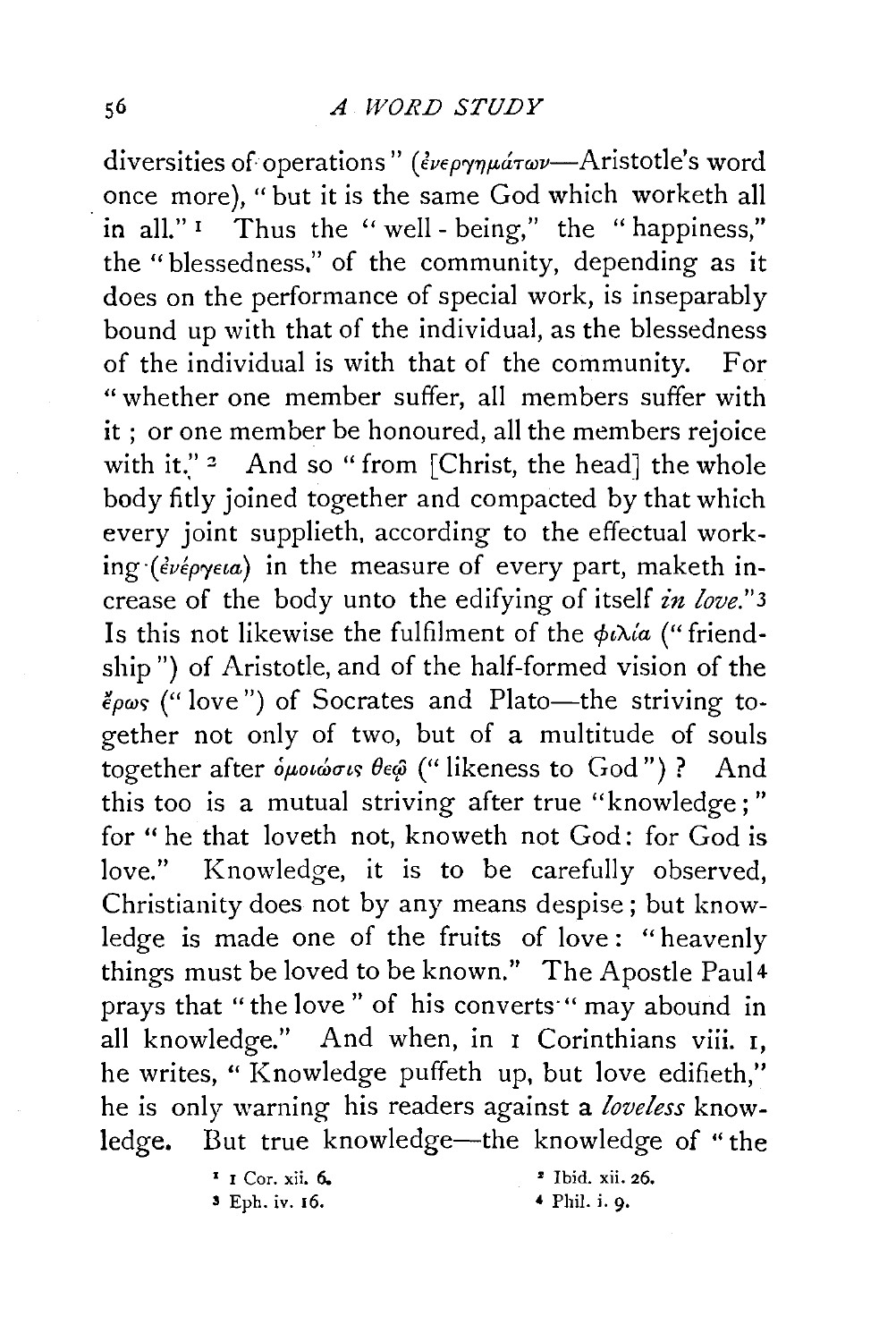only true God and Jesus Christ whom he hath sent"involves love, and is the blessedness of "eternal life."<sup>1</sup> And not without it do we become " partakers of the divine nature,"<sup>2</sup> by the process (described in Ephesians iii. 16) through which the "whole family of the earth," without distinction of race, rank, or sex, may, if so they will, "be strengthened by the spirit in the inner man, that Christ may dwell in their hearts by *faith,* they having been *rooted and grounded in love; in order that they may be able to comprehend* what is the breadth, and length, and height, and depth of the love of Christ, which passeth knowledge, and so may be filled with all the fulness of God." Thus do "faith and love" raise us through the lower air of a mingled and imperfect blessedness on earth to a blessedness only to be compared with that of God in heaven. And the "sure and certain hope of resurrection to eternal life " clenches the blessedness of the life of love. " For this cause " they that are "troubled on every side faint not," but can regard their troubles as a "light affliction," 3 "looking for that blessed hope (την μακαρίαν έλπίδα), and the glorious appearing of the great God and our Saviour Jesus Christ," 4 the sight of whom will be worth a thousand deaths. For then shall they "be redeemed from all iniquity, and purified unto him a peculiar people, zealous of good works." Then, and then alone, when love shall have acquired untrammelled power, shall Aristotle's idea of blessedness be fulfilled, "perfect virtue in a perfect life ; " for if man is supremely blessed " so far as he is divine,"<sup>5</sup> then surely will the truest

 $\bullet$  John xvii. 3.  $\bullet$  2 Peter i. 4.  $\bullet$  3 Cor. iv. 8, 16, 17. • Titus ii. 13. s Aristotle, *Eth1cs,* x. 7.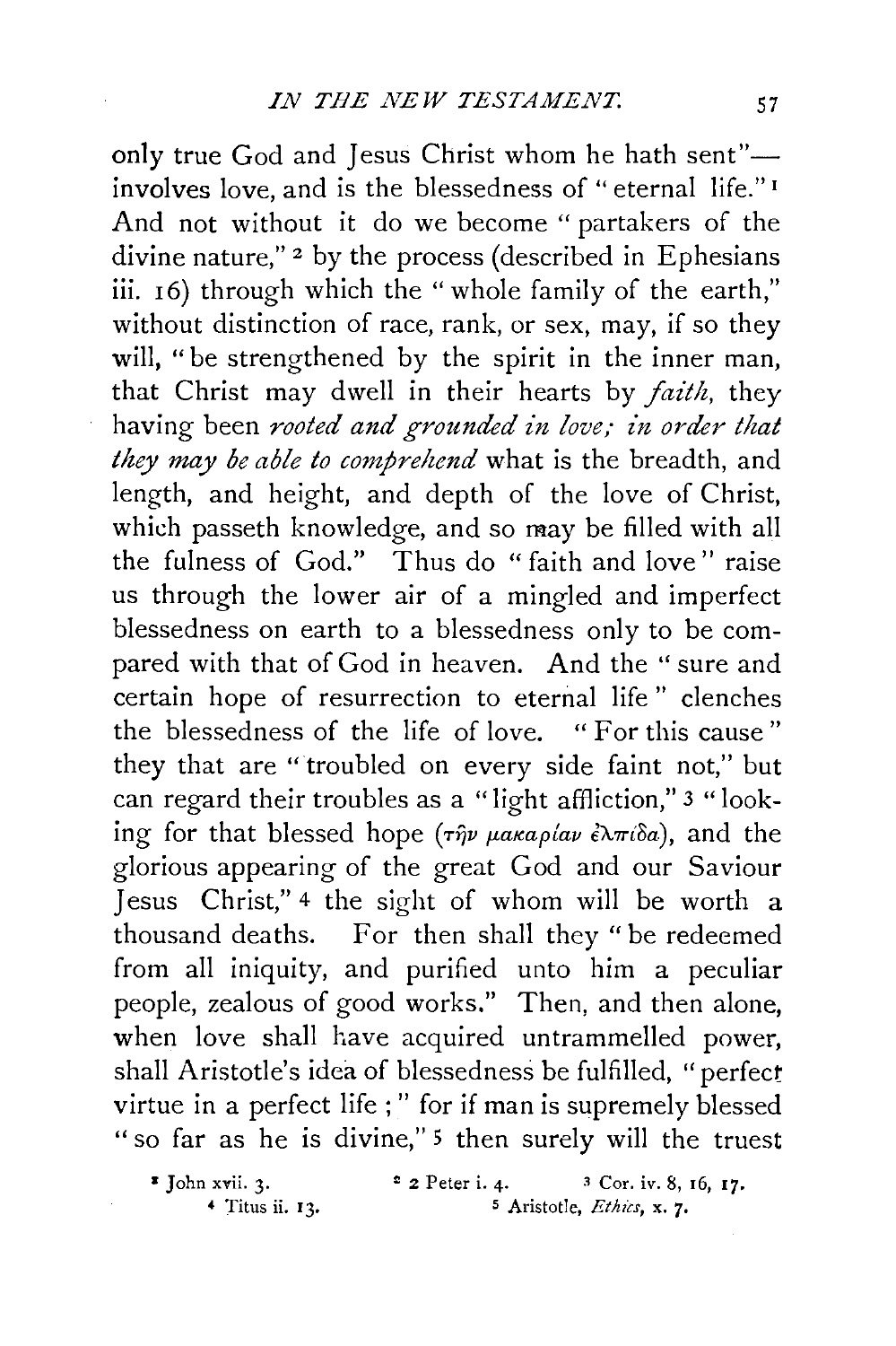blessedness be his when he is filled with all the fulness of God."<sup>I</sup> And the "personal relation," we observe, which gives light to the earthly life, goes on to the last. and beyond the last. "Blessed ( $\mu$ akápioi) are the dead," we read in Revelation xiv.  $13$ -not because they are beyond the reach of the  $\phi\theta_0$ <sub>vos</sub> ("envy") of the deities, but-" that die in the Lord: " for as God is " blessed " (μακάριος θεός)<sup>2</sup> (and that not because He is "careless of mankind," but rather because He is bound up in them), so shall they be *µakápwt* in their union and fellowship with Him. Thus did the "Light of the world" intensify and make to converge in Himself all the rays which, shining uncomprehended in the darkness, He had poured here and there into thoughtful and earnest hearts. He accomplished the purpose of all systems of ethics, and embodied the "oneness of morality" by giving Himself as the object of faith and love. He realized the intent of a dead imperious external law by the constraint of a living, breathing, personal affection. He came to *be*  and *do,* rather than to teach ; and yet, so " shone his light before men," that from the being and the doing the teaching could not be severed. By a life of poverty gently endured He lent a force, unfelt before, to' the old truth that "well-being" dwells apart from outward prosperity, and that "a man's life consisteth not in the things that he possesseth." On the " eternal sanctities," already extended to embrace "all righteousness," He cast a transfiguring light, Himself fulfilling and shewing mortal men how they could unfailingly avoid the "jealousy" of heavenly holiness. He was the "wise man," the " true judge, priest, and king," whom the

 $\bullet$  I Tim. i. 11.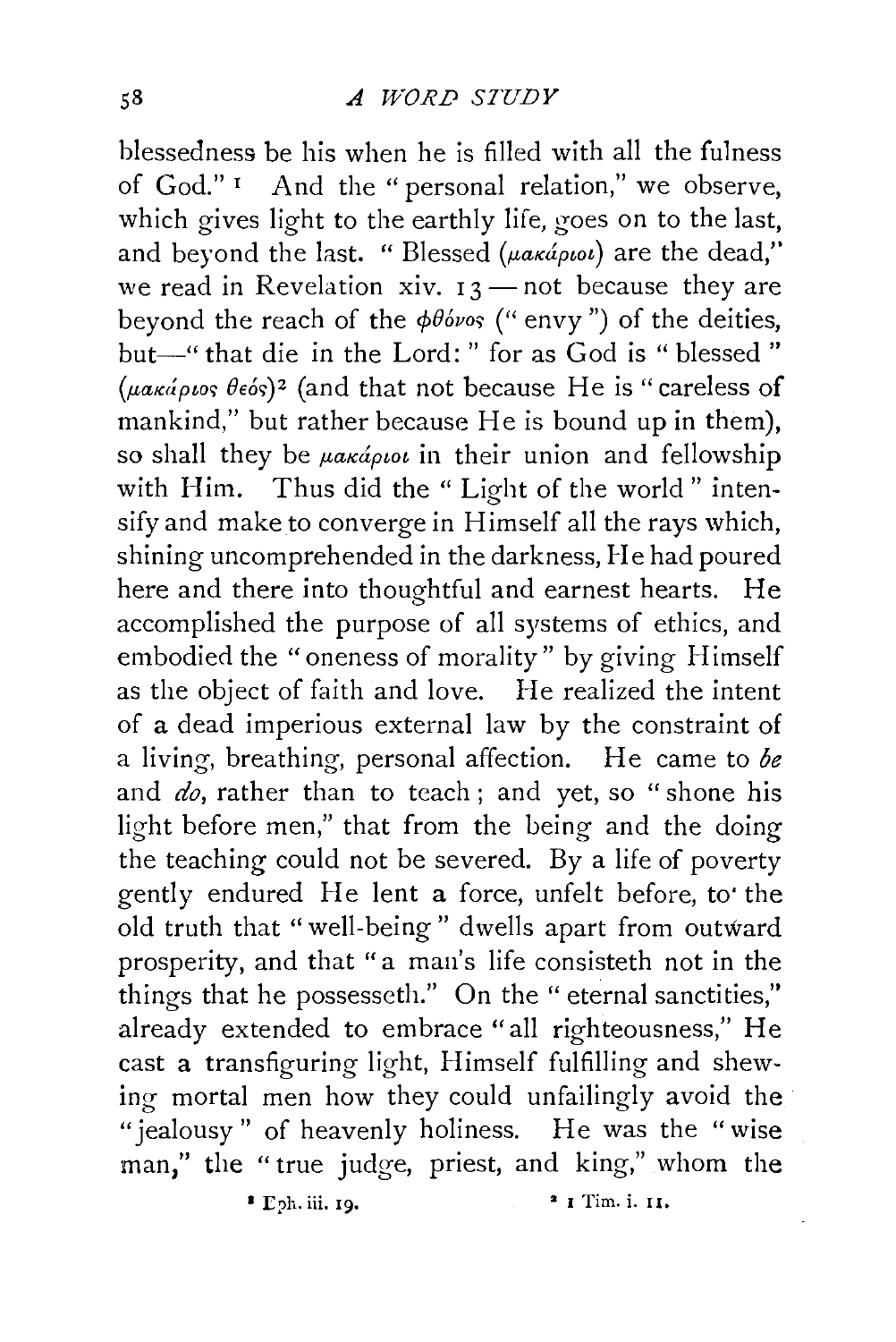Stoics had dreamed of, but had never seen ; " equal to God in all things essential," an incarnate testimony to the Divine dignity of the human; yet not "highminded," as though unbeholden to the King of kings, but "meek and lowly," as waiting upon a Father's will, wisdom, and goodness; nor yet " high-minded " as refusing to be "ministered unto," though He came most of all " to minister; " rising superior to all griefs, yet not by "grieflessness," for He was the " Man of sorrows ;" nor by drying up the fountains of emotion, for He wept at the grave of Lazarus. Plato had commended virtue as health: He was the Healer; Plato had shrunk from vice as from disease: He was the Physician; the prophets had shuddered at sin as the barrier between God and man : He was the Reconciler. All the nobler schools had taught that " to seek truth and to do good"<sup>1</sup> was the path of real living: He was the Way, the Truth, and the Life. To genuine "knowledge," so extolled by Socrates and Plato, He opened up an avenue through a will-subduing love of Himself, in comparison with which the Eros of Plato and Socrates was a trackless waste : and the "striving of two souls" after such knowledge He made effectual by joining his own "striving" to that of any "two or three who should agree as touching anything that they should ask" of his " Father which was in heaven." Universal "friendship" had been the vision of Aristotle, and "comprehension" that of the Stoics: He was the bond that, by a union of hearts for mutual love and service, should in fulness of time "gather together in one all the chil-

<sup>&</sup>lt;sup>1</sup> Pythagoras' division of virtue-τό τε άληθεύειν και τό ευεργετείν: quoted from Allian in Lecky's *History of European Morals*, vol. i. p. 54.